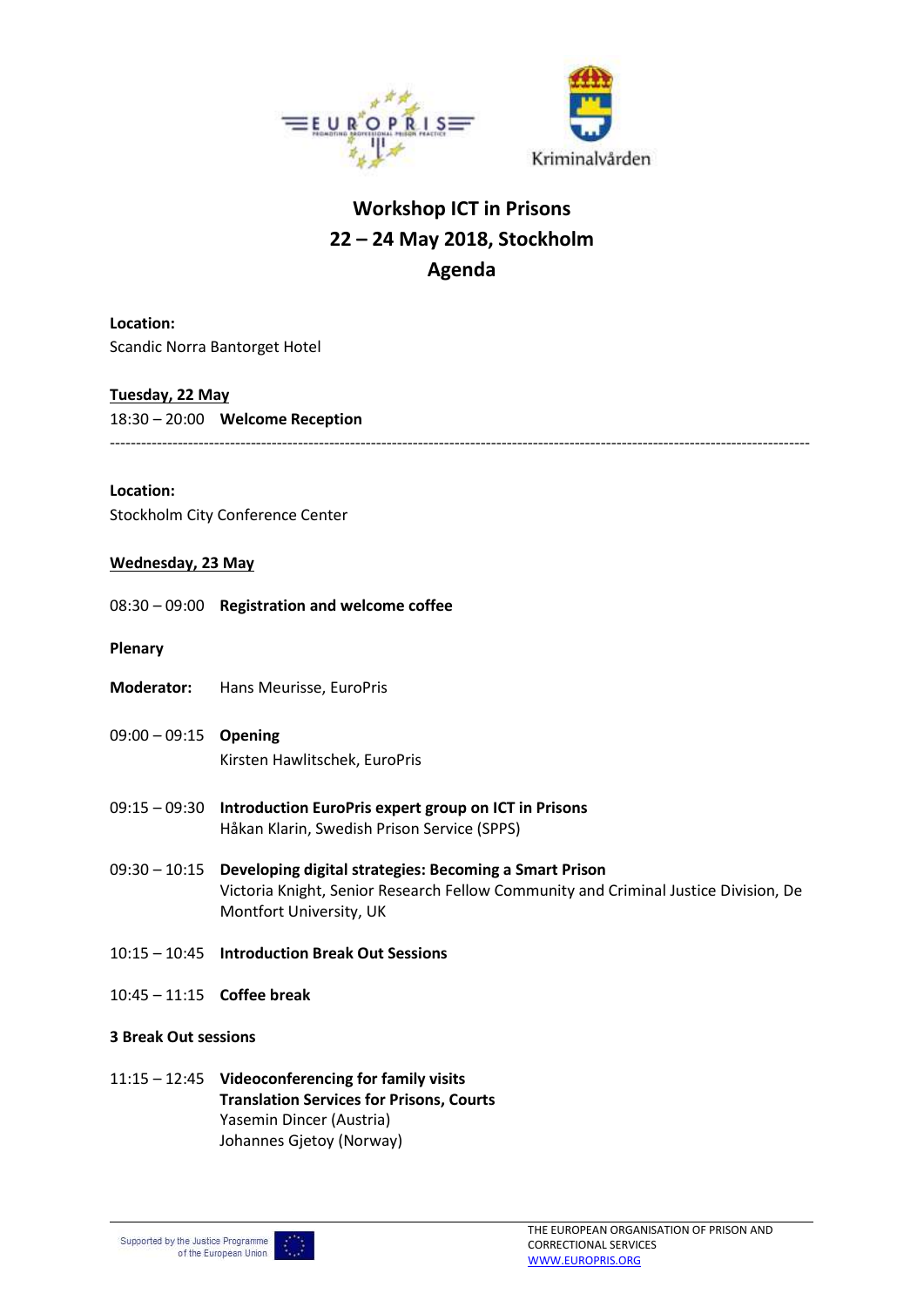

- 11:15 12:45 **Inter Agency Collaboration: Police-Court-Prisons-Probation: How to manage information flow, common data & data exchange** Flemmig Bang (Denmark) Patrick Fransen (Belgium)
- 11:15 12:45 **ICT & Education for Prisoners** James King (chair EuroPris expert group Education) George Jackson (Ireland)
- 12:45 13:45 **Lunch**

## **Break Out sessions**

- 13:45 15:15 **Payments in Prison Case Study by ICT Expert group** Eija-Riitta Nelin (Finland) Marjan Lukavečki (Croatia)
- 13:45 15:15 **Cabling, Wireless Connectivity, Internet, Mail, Separate Networks, RFID, CCTV. The Need for greater ICT involvement in estates projects** Tony McDonnell, Northern-Ireland (Chair EuroPris Real Estate expert group) Els Van Herck (Belgium) Gary Monaghan (England & Wales)
- 13:45 15:15 **How can ICT make the offender better prepared for release? Case Study by ICT expert group** Frederik Wilhelmsson (Sweden) Dan Thuno Iversen (Denmark)
- 15:15 15:45 **Coffee break**

## **Plenary session**

15:45 – 16:30 **The evolution and standardization of Prison Statistics Improvements on data quality in ICT & OMS** Prof. Marcelo Aebi & Stefano Caneppele, University of Lausanne

## 16:30 – 17:30 **Market Place with live demo** Translation service (Austria) OMS Data Portal (Belgium) Veronica Riihijärvi, Moodle Solution for Education (Finland) Body Cams (Denmark) Biometrics (N-Ireland)

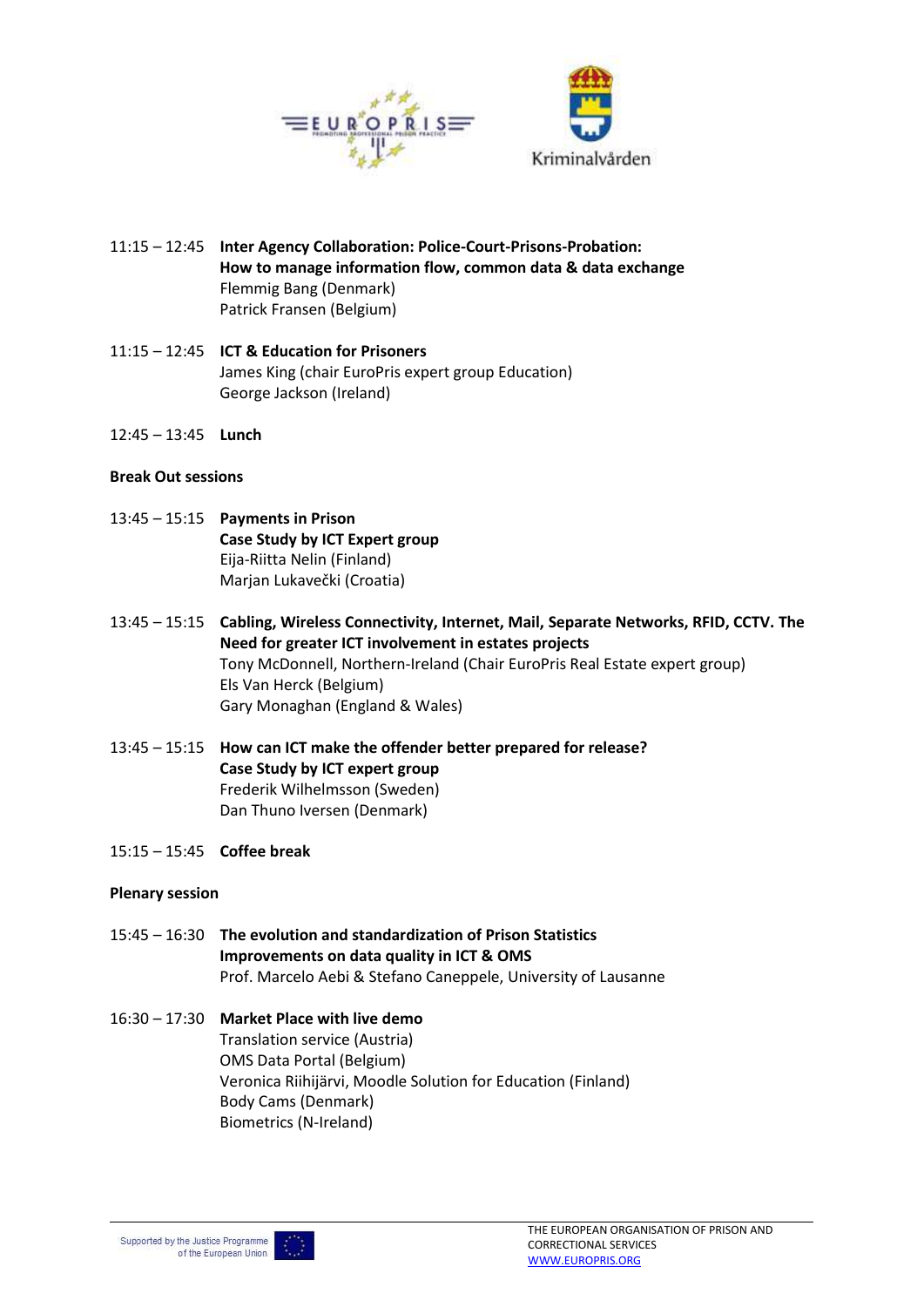

#### **Thursday, 24 May**

#### **Plenary Session**

- **Moderator:** Hans Meurisse, EuroPris
- 08:30 10:00 **Implementation of the GDPR – Challenges and Experiences** Alexander Hoefmans, (Belgium) Bart Pieters, (Netherlands) Gustav Malis, (Sweden)
- 10:00 10:15 **Introduction Break Out Sessions**
- 10:15 10:45 **Coffee Break**

#### **3 Break Out sessions**

- 10:45 12:15 **Development of ICT Strategies for Prison Services** Gerardo Palmieri (Italy) Arno Pardla (Estonia)
- 10:45 12:15 **How to tackle local IT solutions and other threats?** George Jackson (Ireland) Riku Pammo & Sami Lukkarinen (Finland)
- 10:45 12:15 **Latest developments in the area of E-Justice within the EU E-Codex, Data exchange across Europe**  Tomasz Debski (EC, DG Justice) E.J. Steigenga (Netherlands)

#### **Plenary session**

- 12:15 12:30 **Conclusions & Closing** Nils Öberg, Director-General SPPS, Sweden
- 12:30 13:00 **Lunch**